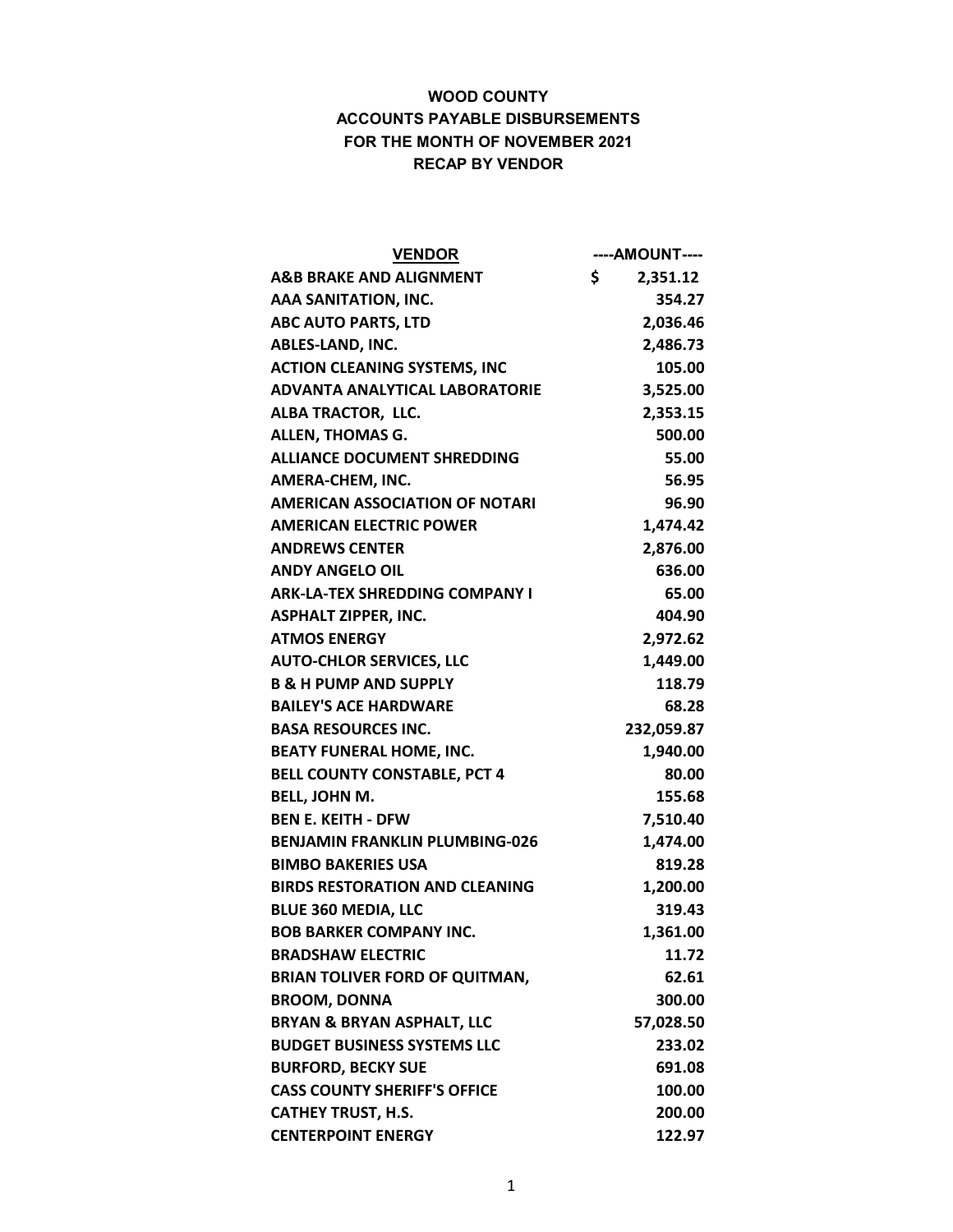| <b>VENDOR</b>                             | ----AMOUNT---- |
|-------------------------------------------|----------------|
| <b>CHRISMAN, OSWIN</b>                    | 110.88         |
| <b>CITIBANK</b>                           | 39,387.95      |
| <b>CITY OF ALBA</b>                       | 9,000.00       |
| <b>CITY OF HAWKINS</b>                    | 9,074.40       |
| <b>CITY OF MINEOLA</b>                    | 318.99         |
| <b>CITY OF QUITMAN</b>                    | 21,236.47      |
| <b>CITY OF WINNSBORO</b>                  | 9,404.60       |
| <b>CLAYTON, CATHERINE</b>                 | 472.36         |
| <b>COLLINSFLAGS.COM</b>                   | 289.55         |
| <b>COOPER, JOHN W.</b>                    | 231.00         |
| <b>COUNTY &amp; DISTRICT CLERKS' ASSO</b> | 40.00          |
| <b>COUNTY ROAD FILM COMPANY</b>           | 675.00         |
| <b>COWSER TIRE CENTER LLC</b>             | 70.00          |
| <b>CUMMINS-ALLISON CORP.</b>              | 49.78          |
| DAY, CARL R.                              | 825.00         |
| <b>DENTON COUNTY TREASURER</b>            | 1,197.00       |
| <b>DEPARTMENT OF STATE HEALTH SER</b>     | 355.02         |
| <b>DISTRICT 5 TCAAA</b>                   | 100.00         |
| <b>DISTRICT 5 TEAFCS</b>                  | 160.00         |
| <b>DOKE, SARAH</b>                        | 1,874.50       |
| <b>DOLLISON, AMANDA R.</b>                | 147.00         |
| <b>DUBOIS, CYNTHIA</b>                    | 105.00         |
| <b>DUNAHOE INSURANCE AGENCY</b>           | 355.00         |
| <b>DUNCAN MULTI-MEDIA</b>                 | 726.92         |
| <b>EAGLE FUEL &amp; OIL LP</b>            | 68,132.01      |
| <b>EAST TEXAS COUNCIL OF GOVERNME</b>     | 4,670.54       |
| <b>EAST TEXAS MACK SALES, LLC.</b>        | 197.37         |
| ELITE K-9, INC.                           | 1,054.95       |
| <b>EVERETT, STEPHEN LEE</b>               | 2,245.00       |
| <b>EXXON MOBIL</b>                        | 1,063.82       |
| <b>FARRELL, CARA K.</b>                   | 123.20         |
| <b>FLAIR DATA SYSTEMS</b>                 | 938.08         |
| <b>FMMS HOLDINGS OF TEXAS, LLC</b>        | 18,900.00      |
| FOND DU LAC COUNTY CLERK OF CO            | 21.25          |
| FORD, MICHAEL C MD, PLLC                  | 159.12         |
| <b>FOUKE WATER SUPPLY CORPORATION</b>     | 159.06         |
| <b>FRAZIER, ROBERT</b>                    | 2,670.92       |
| G & S SALES, INC.                         | 10.49          |
| <b>GALLS, LLC</b>                         | 2,563.43       |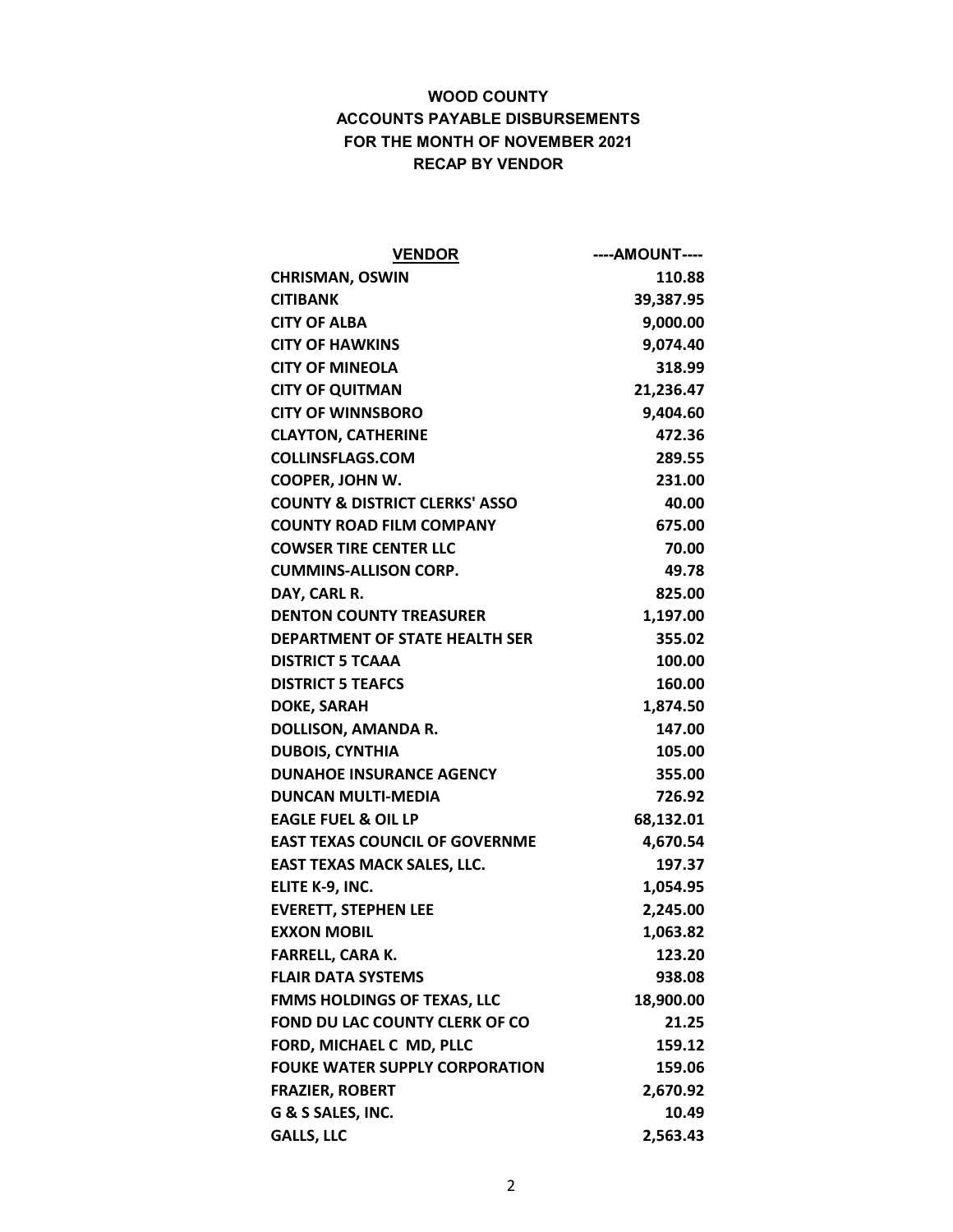| <b>VENDOR</b>                                 | ----AMOUNT---- |
|-----------------------------------------------|----------------|
| <b>GILBREATH, TONY</b>                        | 91.84          |
| <b>GIMBLE, BRENT</b>                          | 1,875.00       |
| <b>GOOLSBEE TIRE SERVICE INC.</b>             | 1,394.08       |
| <b>GRAHAM, SEAN D</b>                         | 322.84         |
| <b>GREGG COUNTY AUDITOR</b>                   | 935.00         |
| <b>HART INTERCIVIC</b>                        | 4,398.70       |
| HASKETT, JEFFERY A.                           | 795.00         |
| <b>HAWKINS ACE HARDWARE</b>                   | 78.22          |
| <b>HAWKINS ANIMAL CLINIC</b>                  | 330.00         |
| <b>HAWKINS AUTO &amp; FARM SUPPLY</b>         | 296.94         |
| <b>HIGHTOWER, PATRICIA</b>                    | 790.00         |
| <b>HOLLAND, JANAE</b>                         | 248.24         |
| <b>HOLMES MURPHY AND ASSOCIATES,</b>          | 5,416.66       |
| <b>HOLT CAT</b>                               | 11,079.86      |
| <b>HOLT, HACKNEY</b>                          | 1,500.00       |
| <b>HOOTEN'S LLC</b>                           | 2,009.07       |
| <b>HOPCO CLEARWATER SYSTEMS</b>               | 530.00         |
| <b>HORN, KRISTINA</b>                         | 3,175.00       |
| <b>HUBBARD, MANDY</b>                         | 53.76          |
| <b>HUSMANN, EMILY</b>                         | 315.60         |
| <b>IHS PHARMACY</b>                           | 564.98         |
| <b>INSURORS OF TEXAS</b>                      | 350.00         |
| <b>INTAB INC.</b>                             | 129.99         |
| <b>INTERSTATE BILLING SERVICE</b>             | 815.89         |
| <b>J &amp; B PRODUCTION &amp; SERVICE, LL</b> | 28,809.90      |
| <b>J.G. BOWEN &amp; ASSOCIATES</b>            | 2,477.00       |
| <b>JOHN DEERE FINANCIAL</b>                   | 6,626.94       |
| <b>JOHN'S TIRE OF MINEOLA</b>                 | 2,200.00       |
| JONES WATER SUPPLY CORPORATION                | 27.54          |
| <b>JP GOULD BAXTER</b>                        | 569.36         |
| <b>JPJ CONSTRUCTION</b>                       | 203,031.81     |
| <b>K D TIRE LLC</b>                           | 35.00          |
| <b>KENNEDY, JOHN R.</b>                       | 1,519.30       |
| KNOWBE4, INC.                                 | 5,346.00       |
| <b>KSM EXCHANGE, LLC</b>                      | 14,339.33      |
| <b>LAKE COUNTRY ANIMAL CLINIC</b>             | 69.93          |
| <b>LANGUAGE LINE SERVICES</b>                 | 32.13          |
| LANTANA COMMUNICATIONS CORP.                  | 2,040.00       |
| <b>LEIGH AND ASSOCIATES</b>                   | 1,500.00       |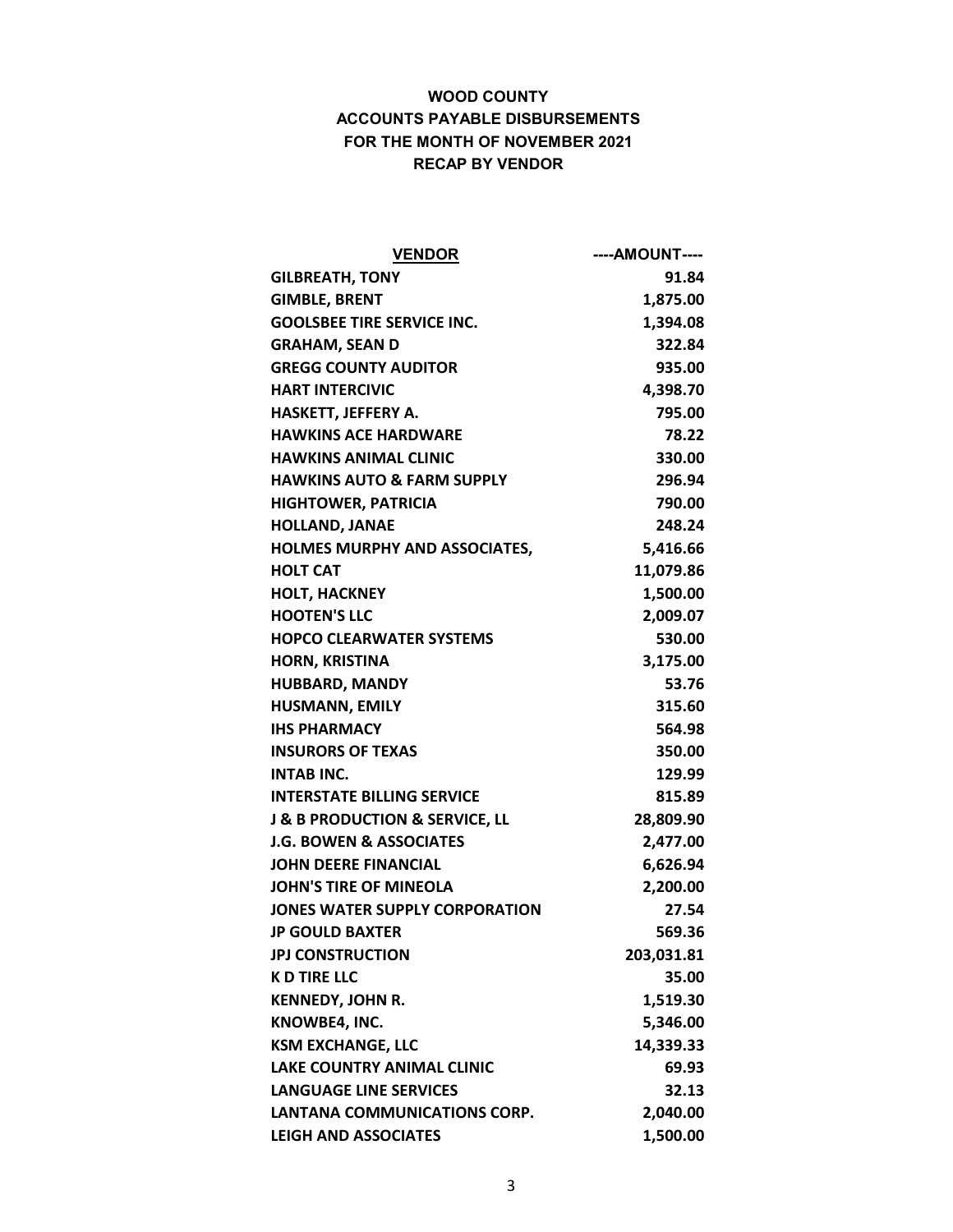| <b>VENDOR</b>                         | ----AMOUNT---- |
|---------------------------------------|----------------|
| LINEBARGER, GOGGAN, BLAIR&SAMPSO      | 51,234.00      |
| <b>LUBRICATION ENGINEERS, INC.</b>    | 737.46         |
| <b>LUMAN, ANGELA</b>                  | 147.00         |
| <b>M PRINTS-PRINTING INC</b>          | 148.00         |
| <b>MADDOX ENTERPRISES, INC.</b>       | 4,950.98       |
| <b>MAL TECHNOLOGIES FLEET LLC</b>     | 1,605.50       |
| <b>MALLORY SAFETY AND SUPPLY, LLC</b> | 66,957.80      |
| <b>MATHESON TRI-GAS INC.</b>          | 131.90         |
| <b>MEDTOX LABORATORIES, INC.</b>      | 107.78         |
| <b>MERREN JR, LUIS A.</b>             | 2,762.50       |
| <b>METRO FIRE APPARATUS SPECIALIS</b> | 442.00         |
| <b>MOBILEXUSA</b>                     | 130.00         |
| <b>MONK, ANGELA WHITE</b>             | 182.00         |
| <b>MONROE SYSTEMS FOR BUSINESS</b>    | 477.90         |
| <b>MOORE, HAILIE B</b>                | 389.48         |
| <b>MOSHER, JENNIFER</b>               | 503.16         |
| MR. D'S 10 MINUTE OIL CHANGE          | 7.00           |
| <b>NACO</b>                           | 822.00         |
| <b>NETWORK TECHNOLOGIES LLC</b>       | 2,540.35       |
| <b>NEWTON, TAYLOR</b>                 | 72.50          |
| <b>NORTH TEXAS TOLLWAY AUTHORITY</b>  | 10.00          |
| <b>NOTARY PUBLIC UNDERWRITERS AGE</b> | 170.00         |
| <b>OFFICE BARN</b>                    | 1,290.60       |
| <b>OFFICE OF THE ATTORNEY GENERAL</b> | 5.00           |
| <b>OFFICE PRIDE OF EAST TEXAS</b>     | 325.00         |
| <b>OGLE, RYAN COLBY</b>               | 1,156.06       |
| <b>OMNIBASE SERVICES OF TEXAS, LP</b> | 546.00         |
| O'REILLY AUTOMOTIVE, INC.             | 509.66         |
| <b>OSS ACADEMY</b>                    | 10.00          |
| PARKER, JERRY E.                      | 294.56         |
| PASCHALL, MELISSA RUSSELL             | 948.75         |
| PDQ.COM                               | 1,800.00       |
| PITNEY BOWES GLOBAL FINANCIAL         | 190.74         |
| PLILER INTERNATIONAL                  | 455.18         |
| PORT-A-JON, INC-LONGVIEW              | 262.50         |
| <b>POWERPLAN</b>                      | 3,130.21       |
| PRICE, KELLEY                         | 141.90         |
| <b>PROGRESS SOFTWARE CORPORATION</b>  | 18,729.50      |
| <b>QUALITY ROCK, INC.</b>             | 1,077.28       |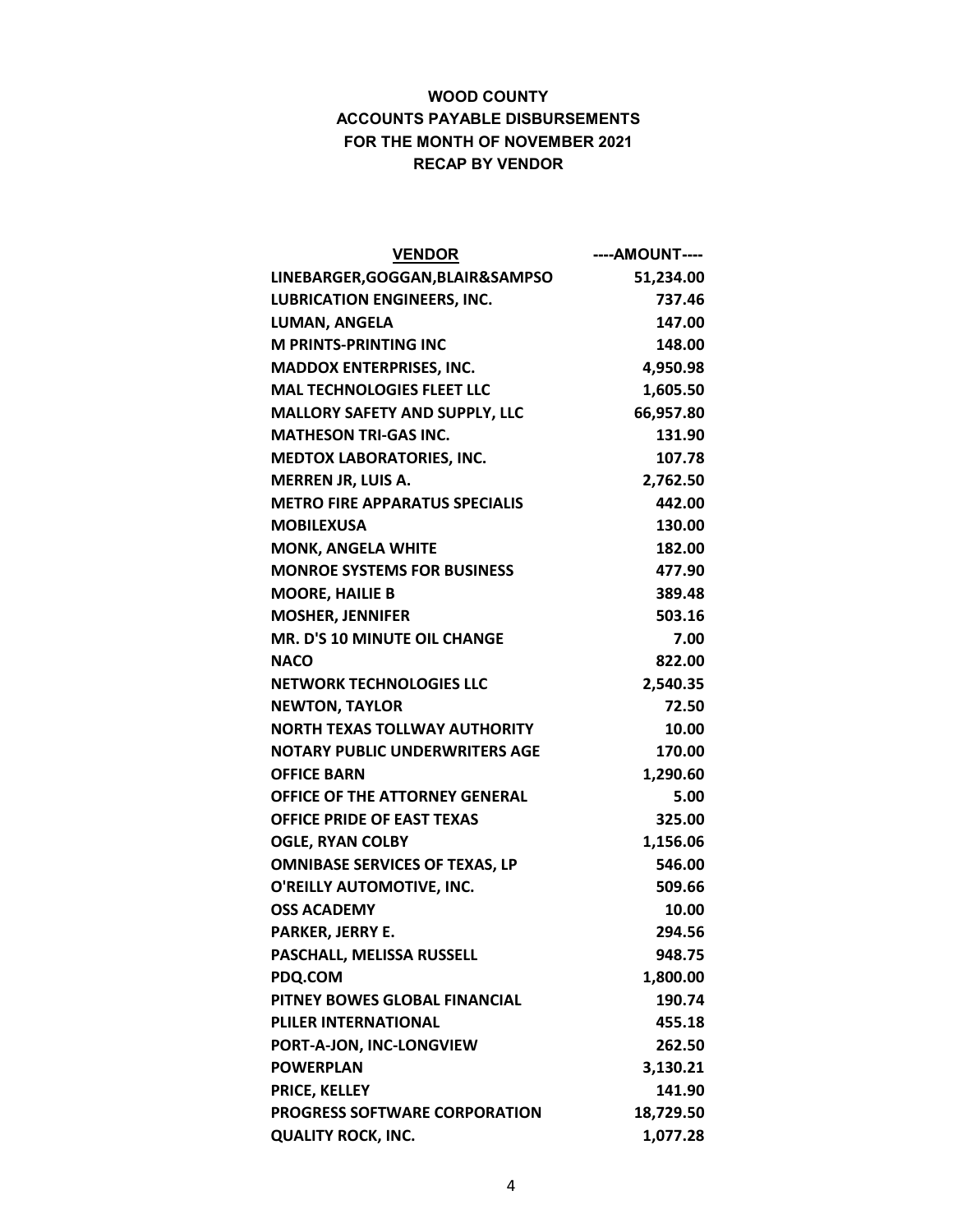| <b>VENDOR</b>                             | ----AMOUNT---- |
|-------------------------------------------|----------------|
| <b>QUITMAN PARTS PLUS</b>                 | 1,101.71       |
| <b>QUITMAN TIRE AND LUBE</b>              | 56.98          |
| <b>R.H. MCCRARY COMPANY</b>               | 87.08          |
| REDWOOD TOXICOLOGY LABORATORY,            | 327.97         |
| <b>REMINGTON ALARM SYSTEMS, INC.</b>      | 288.00         |
| RICOH USA, INC.                           | 183.10         |
| RITE OF PASSAGE, INC.                     | 6,343.40       |
| <b>RLI INSURANCE COMPANY</b>              | 408.00         |
| <b>ROBINSON, PAMELA S.</b>                | 105.00         |
| ROSS, ALLEN W.                            | 950.00         |
| ROSS, JIMMIE W.                           | 4,015.23       |
| ROWAN, LINDA A.                           | 2,491.35       |
| <b>RUSHING, JANA ATCHISON</b>             | 1,172.00       |
| <b>S&amp;S PARTS HOUSE</b>                | 36.20          |
| <b>SAM'S CLUB MC/SYNCB</b>                | 205.00         |
| <b>SAWYER &amp; SIRIANNI, PLLC.</b>       | 4,600.00       |
| <b>SELLARS, TERRI</b>                     | 626.60         |
| <b>SHI GOVERMENTAL SOLUTIONS INC</b>      | 262.80         |
| <b>SIERRA SUPPLY &amp; PACKAGING</b>      | 1,170.96       |
| <b>SIXTH COURT OF APPEALS</b>             | 172.50         |
| <b>SMITH COUNTY CONSTABLE, PCT 3</b>      | 80.00          |
| <b>SMITH COUNTY SHERIFF'S OFFICE</b>      | 80.00          |
| <b>SOUTHERN COMPUTER WAREHOUSE</b>        | 14,190.83      |
| SOUTHERN HEALTH PARTNERS, INC.            | 12,109.50      |
| <b>SOUTHERN TIRE MART LLC</b>             | 3,103.80       |
| <b>STAPLES</b>                            | 2,290.13       |
| <b>STEELE COUNTY</b>                      | 75.00          |
| STEPHEN PRICE FARM EQUIPMENT              | 65,000.00      |
| STITCHIN HEAVEN, INC.                     | 3,000.00       |
| <b>STRANGE TIRE &amp; ALIGNMENT, INC.</b> | 105.00         |
| <b>STUARD, RONALD RAY</b>                 | 12,195.00      |
| <b>SUPERIOR FLEET SERVICE, INC.</b>       | 1,461.69       |
| <b>SURSET RECOVERY CENTER, LLC.</b>       | 1,900.00       |
| SYNCB/AMAZON                              | 46.99          |
| <b>SYSCO EAST TEXAS</b>                   | 11,269.34      |
| <b>TDCJ-CASHIER'S OFFICE</b>              | 2,338.55       |
| <b>TEEX-LESTD</b>                         | 250.00         |
| <b>TENTH ADMINISTRATIVE JUDICIAL</b>      | 4,622.52       |
| <b>TEXAS AGRILIFE EXTENSION SERVI</b>     | 594.84         |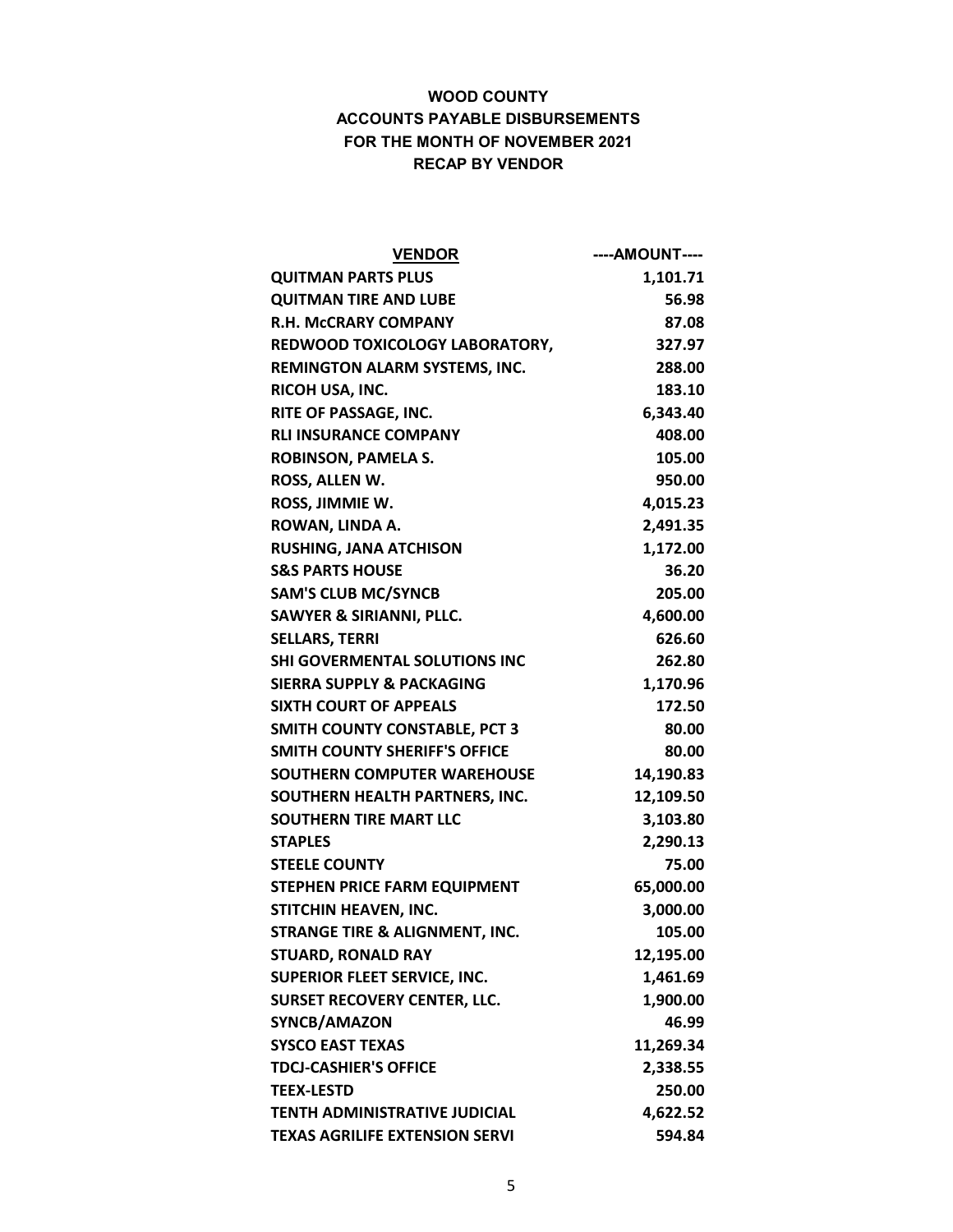| <b>VENDOR</b>                             | ----AMOUNT---- |
|-------------------------------------------|----------------|
| <b>TEXAS ASSOCIATION OF COUNTIES</b>      | 20,904.39      |
| <b>TEXAS ASSOCIATION OF ELECTIONS</b>     | 1,100.00       |
| <b>TEXAS CONFERENCE OF URBAN COUN</b>     | 200.00         |
| <b>TEXAS DEPARTMENT OF LICENSING</b>      | 20.00          |
| <b>TEXAS DISTRICT &amp; COUNTY ATTORN</b> | 700.00         |
| <b>TEXAS HOTEL &amp; LODGING ASSOCIAT</b> | 250.00         |
| <b>TEXAS PARKS &amp; WILDLIFE</b>         | 479.40         |
| <b>TEXAS PARKS AND WILDLIFE</b>           | 1,771.40       |
| <b>TEXAS RANCH OUTFITTERS, INC.</b>       | 1,490.00       |
| <b>TEXAS STATE UNIVERSITY</b>             | 680.00         |
| THE RAILROAD YARD INC.                    | 8,750.00       |
| THOMAS, CLIFFORD W.                       | 3,528.75       |
| THOMASON, WILLIAM O.                      | 450.00         |
| <b>TIRES PRO &amp; ALIGNMENT</b>          | 185.00         |
| TK ELEVATOR CORPORATION                   | 6,187.53       |
| <b>TRACTOR SUPPLY CREDIT PLAN</b>         | 363.04         |
| <b>TRANSUNION RISK AND ALTERNATIV</b>     | 330.00         |
| <b>TRI-COUNTY ENTERPRISES</b>             | 300.00         |
| <b>TRUCKPRO, INC</b>                      | 55.68          |
| TRUE VALUE - QUITMAN, TX.                 | 642.01         |
| <b>TWELFTH COURT OF APPEALS</b>           | 172.50         |
| <b>TXTAG</b>                              | 48.11          |
| <b>TYLER TECHNOLOGIES</b>                 | 13,763.32      |
| <b>U S MED DISPOSAL INC.</b>              | 500.00         |
| <b>U.S. POSTAL SERVICE</b>                | 8,200.00       |
| <b>UNIFIRST CORPORATION</b>               | 437.00         |
| <b>UPSHUR COUNTY SHERIFF</b>              | 5,000.00       |
| US BANK VOYAGER FLEET SYSTEMS             | 1,961.00       |
| UTLEY, WENDELL MAX & ALLISON D            | 756.42         |
| <b>VERITRACE, INC.</b>                    | 1,058.75       |
| <b>VETERANS INFORMATION SERVICE</b>       | 120.00         |
| VIC'S TERMITE & PEST SERVICE L            | 64.00          |
| <b>WALMART COMMUNITY</b>                  | 1,920.66       |
| <b>WELLS FARGO VENDOR</b>                 | 497.96         |
| <b>WEST PAYMENT CENTER</b>                | 1,294.00       |
| <b>WILSON BARTLEY FUNERAL HOME</b>        | 462.50         |
| <b>WILSON, ROBERT B.</b>                  | 7,525.00       |
| <b>WINKLE OIL CO. INC.</b>                | 324.95         |
| <b>WINNSBORO HARDWARE</b>                 | 112.35         |